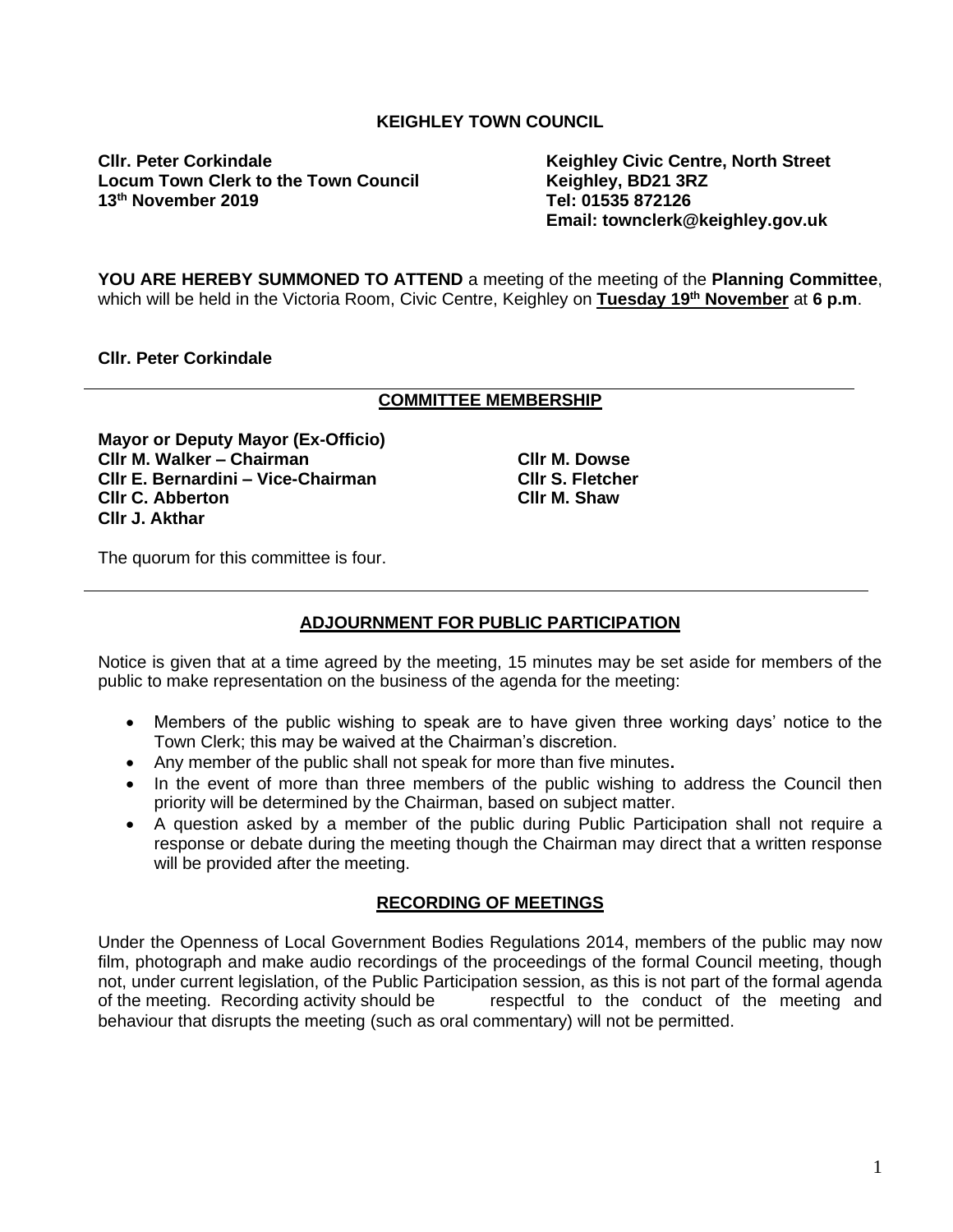### **AGENDA**

### **2019/172 Fire safety announcement**

### **2019/173 Apologies for absence**

Members are asked to receive apologies of absence for this meeting.

#### **2019/174 Declarations of Interest**

To receive declarations of interest under consideration on this agenda in accordance with the Localism Act 2011 s32 and The Relevant Authorities (Disclosable Pecuniary Interests) Regulations 2012.

(Members are reminded that should you declare a pecuniary interest at a meeting, it is your responsibility to inform the Monitoring Officer).

- i) Declarations of Interest from Members
- ii) Declarations of Interest from Officers

### **2019/175 Public Question Time and Participation**

Members of the public are advised that they are welcome to ask questions about items on the Agenda. It is not always possible to give a verbal response at the meeting and questions may receive a written reply.

No resolution can be made under this item.

Questions should relate to matters of Town Council policy or practice and not relate to the individual affairs of either the questioner or any other named person.

### **2019/176 Minutes**

Members are asked to approve the minutes of the Planning Committee meeting held on Tuesday 5<sup>th</sup> November 2019.

Copy attached

#### **2019/177 Committee comments on Planning Applications**

Members are asked to consider and comment on the following:

- I) New applications
- 1. 15/07198/SUB01 Dawat Lounge Bradford Road Keighley Submission of details to comply with condition 7 (foul and surface water drainage) of planning approval 15/07198/FUL
- 2. 19/04511/CLP 12 Saxilby Road East Morton Single storey rear extension
- 3. 19/04503/LBC 35 Bridge Street Oakworth Replacement of all exterior windows and installation of roof lights (retrospective)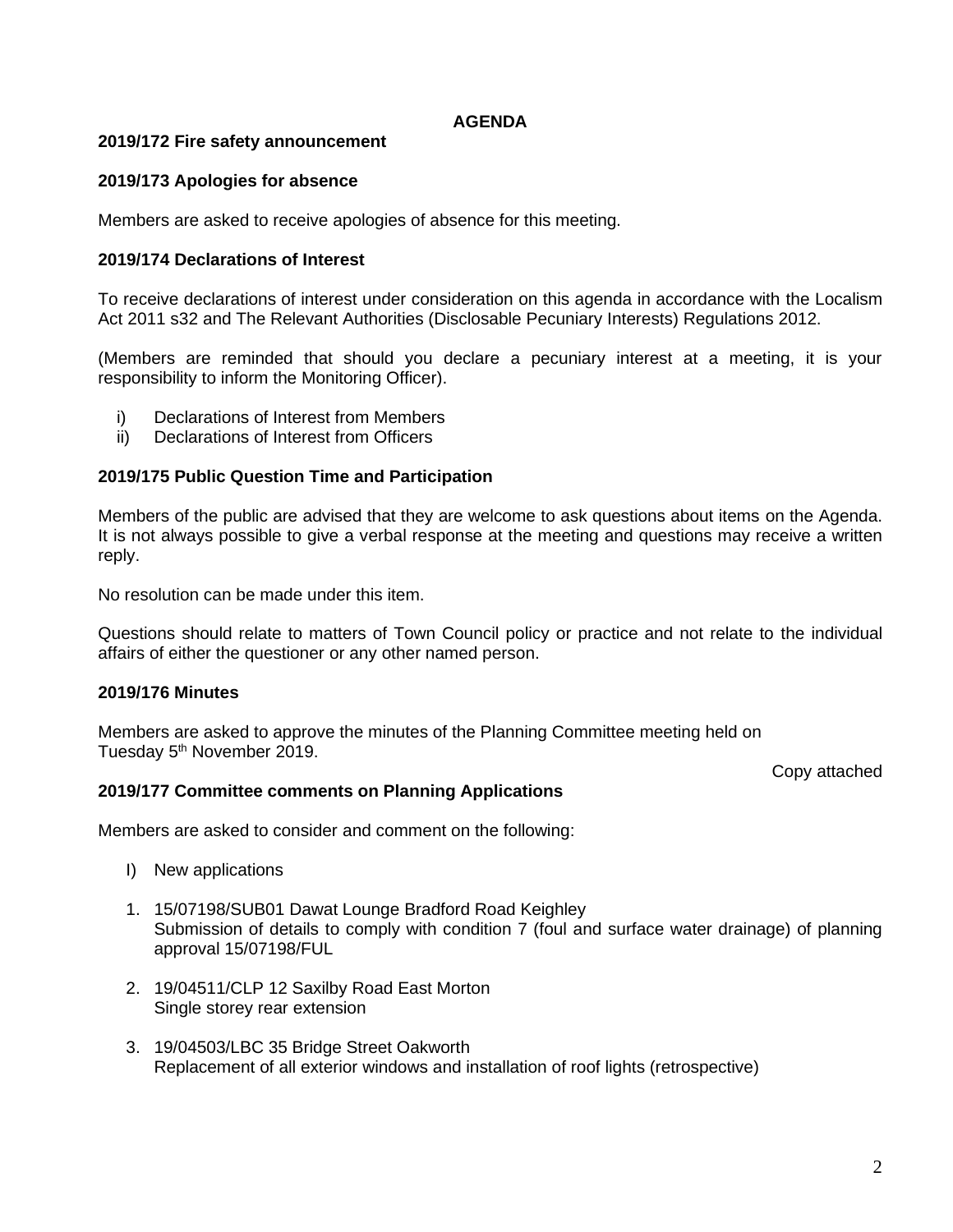- 4. 19/04523/HOU 300 Spring Gardens Lane Keighley Extension to side and above existing garage to form ancillary accommodation, and new entrance gates to drive
- 5. 19/04525/CLE 32 Hollins Lane Keighley Roofing materials changed from concrete Roman tiles (in brown) to natural grey slates
- 6. 19/04570/HOU 32 Cark Road Keighley Front and rear dormer windows
- 7. 19/04527/FUL Land At Grid Ref 402811 440009 Newsholme New Road Newsholme Keighley Change of use of grassed paddock area to all-weather animal turnout and exercise area and associated works
- 8. 19/04583/TPO 33 Berrington Way Oakworth T1 - Ash prune to clearance of 3m over footpaths and 5.2m over roads
- 9. 19/04584/TPO 34 Hareton Way Oakworth T1 - Maple fell
- 10. 19/04586/TPO Morton Close Residential Care Home Morton Lane East Morton
	- T1 Lime No action
	- T2 Sycamore Fell and remove
	- T3 Beech Fell and remove
	- T4 Chestnut No action
	- T5 Silver Birch No action
	- T6 Sycamore Fell and remove
	- T7 Lime No action
	- T8 Lime No action
	- T9 Sycamore Fell and remove
	- T10 Lime Draw back by 2m from road
- 11. 19/04574/HOU 14 Ashleigh Street Keighley Dormer windows to front and rear
- 12. 19/04003/REM Whinburn Farm Hollins Lane Keighley Reserved matters application further to permission 17/02777/FUL requesting consideration of the appearance, landscaping, layout and scale of a single detached agricultural workers dwelling and associated external works.
- 13. 19/04275/FUL Florence House Lawkholme Lane Business Park Lawkholme Lane Change use of adopted highway to private curtilage including installation of palisade fencing and electric gates
- 14. 19/04421/FUL Oakworth Primary School Chapel Lane Colne Road Oakworth Keighley Temporary double classroom unit
- 15. 19/04593/HOU 9 Worthville Close Keighley Demolition of existing garage and decking area to construct a new double garage with extra off street parking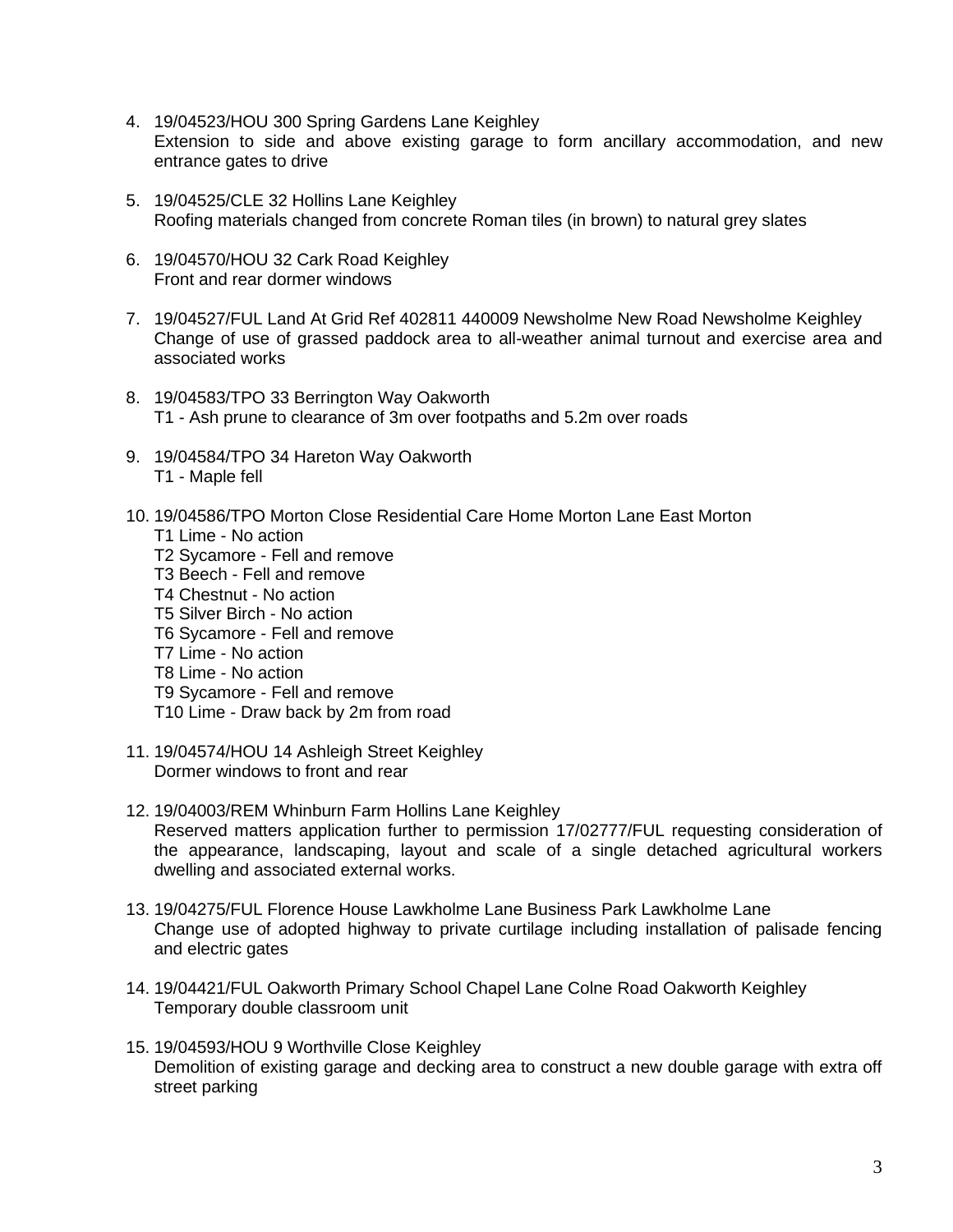### iii) Applications Granted

17/01916/SUB02 Wyngarth Park Lane Keighley

Submission of details required by conditions 8 (drainage) and 9 (boundary treatments) of planning permission 17/01916/OUT

19/02232/FUL Land To Rear Of 14 Barley Cote Road Riddlesden Demolition of a single garage and construction of a detached house

19/02346/FUL Land South Of 2 To 10 Royd Lane New three storey apartment building incorporating 9 one bed supported living units

17/06276/SUB02 The Livery Rooms North Street Submission of details to comply with condition 3 (surface treatments) of planning permission 17/06276/FUL

19/03230/HOU 57 Braithwaite Avenue Two Storey Side Extension

19/03696/FUL Site At Back Eric Street Keighley Construction of five terraced houses (amendments to previously approved plans)

19/03711/HOU 3 Denby Court Oakworth Two storey side extension with integral garage

19/03732/HOU 56 Calton Road Thwaites Brow Conversion of integral garage

19/03724/FUL 14 Cavendish Street Keighley Change of use of shop/retail unit to a micro pub (A4)

19/04074/PNH Elm Tree Slaymaker Lane Oakworth Construction of single storey rear extension of the following dimensions: Depth of proposed extension from rear wall: 5.9m Maximum height of proposed extension: 3.98m Height to eaves of proposed extension: 2.98m Depth of total extension from original rear wall: n/a Maximum height of total extension: n/a Height to eaves of total extension: n/a

18/05104/MAO Land 404492 438794 Goose Cote Lane Oakworth Outline application for residential development of up to 100 dwellings with all matters reserved apart from access

18/05380/FUL Marriner Road Keighley Change of use of land from B2 (General Industrial) to sui generis bus depot with associated parking for 58 buses

19/03596/TPO 11 Woodlands Mill Lane Oakworth T1, T2, T3 and T4 Conifer - Fell T5 Norway Spruce (not pine) - Fell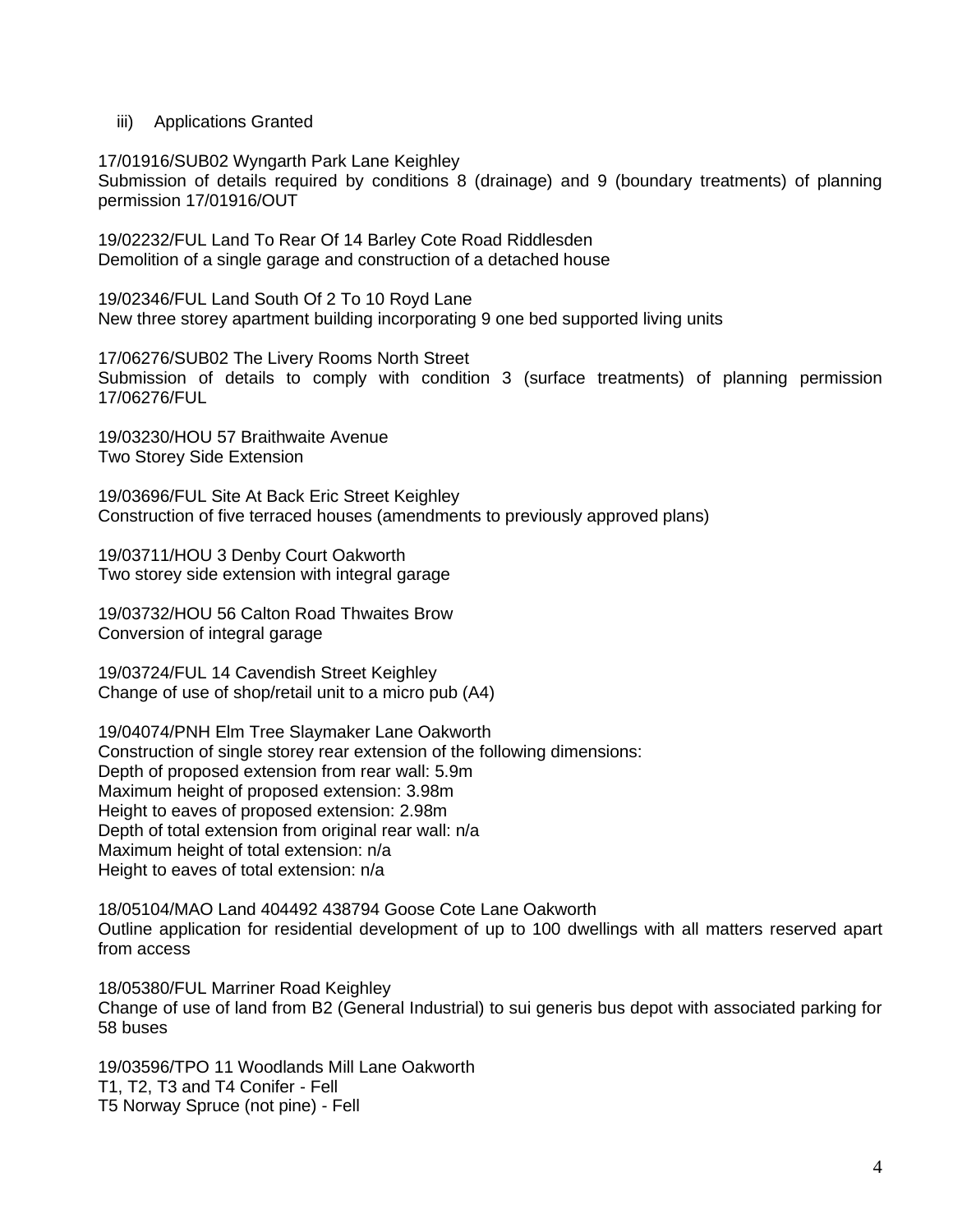T6 Ash - Reduce hanging branch by 2 m from the tips back to suitable side branch (see photo)

19/03686/FUL Buildings At Grid Ref 400618 440834 Greystones Lane Laycock External alterations to existing agricultural barn to faciltate its change of use to one C3 dwelling under Schedule 2 Part 3 Class Q permitted development rights (prior notification reference 17/05118/PAR)

19/03806/CLE Bronmagnum Lumbfoot Stanbury Keighley Certificate of lawfulness for the established use of a biomass boiler flue

19/03947/FUL Bowls Pavilion Devonshire Park Spring Gardens Lane Demolition of disused bowls pavilion, regrading of derelict steps and retaining walls using hardcore from demolished building, removal of kerbs and infill of gutter

iv) Applications Refused

# 19/02331/FUL The Croft

Construction of three detached houses with associated amended driveway serving all properties and continuing access to established properties, visitor parking spaces, pedestrian access routes, servicing and structured low maintenance landscaping

v) Other Planning Matters

There are none as at the time of writing the agenda.

# **2019/178 Delegation of comments on Planning Applications**

Members are asked to agree any applications to be delegated to the Deputy Town Clerk for comment.

# **2019/179 Bradford Council Area Planning Panel and Regulatory & Appeals Committee**

Members are asked:

- 8.1 To receive details of planning applications to be discussed by Bradford Council's Area Planning Panel (Keighley and Shipley) – to be tabled
- 8.2 To receive details of planning applications to be discussed by Bradford Council's Regulatory & Appeals Committee – to be tabled

# **2019/180 Planning Appeals**

Members are asked to receive any notifications of appeals – there are none at the time of writing the agenda.

# **2019/181 Footpaths and Public Rights of Way**

Members are asked to bring forward details of any footpaths or public rights of way which are under threat from any planning applications

# **2019/182 Site Visits**

Members are asked to set the date and time for site visits (if any).